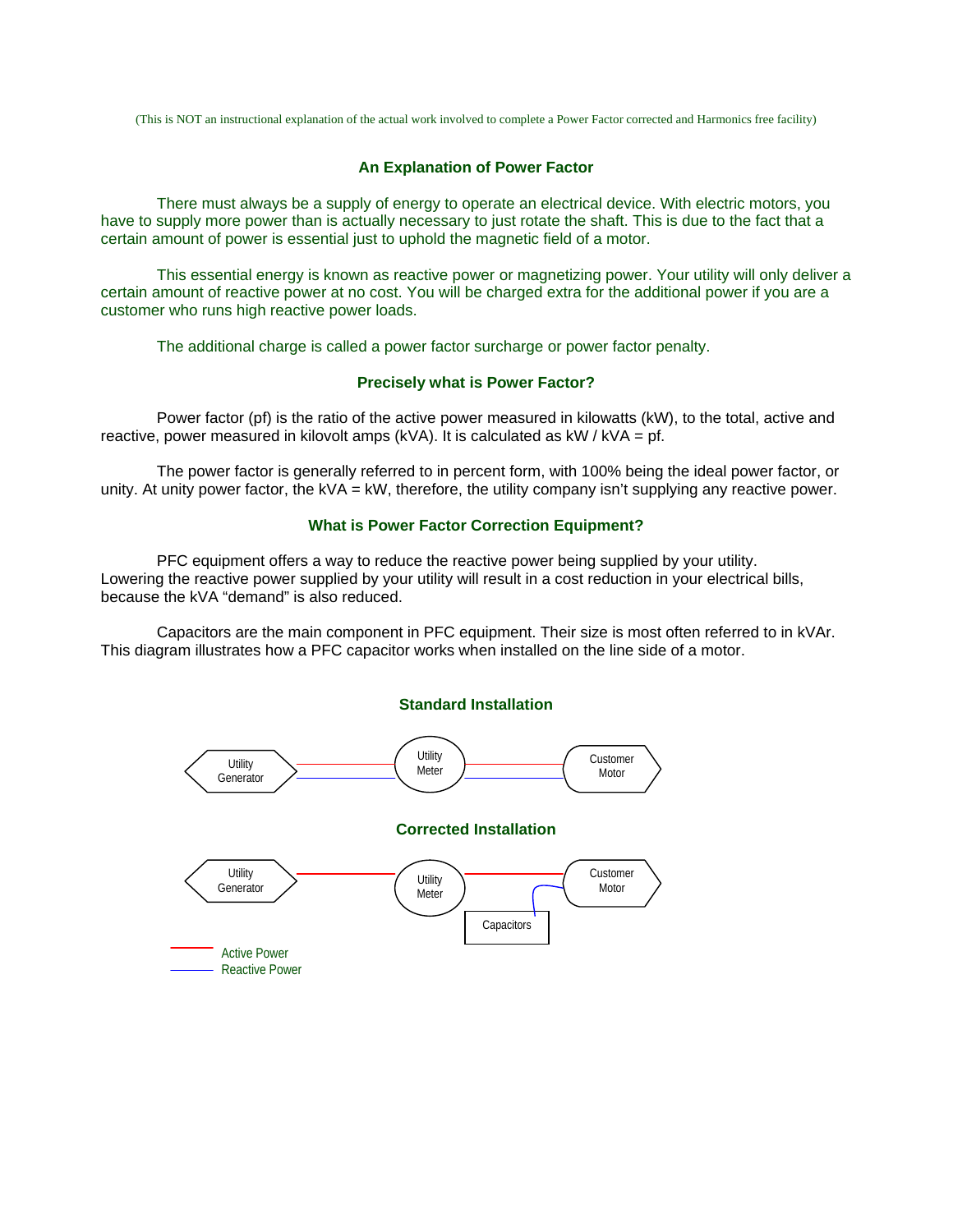### **Just how does all this Work?**

Reactive Power Generation is achieved with PFC capacitors. They are designed to provide the magnetizing power motors need to operate, instead of getting it directly from the utility company. When you improve your power factor, you reduce your demand on your utility company. This reduction is measurable and saves you money.

Occasionally, the installation of PFC equipment will be easy, as revealed in the above diagram. Nevertheless, when the complete electrical distribution system, or multiple systems on the same premises, necessitates correction, deciding on the best technological and reasonably priced solution is more complex.

# **How is Your Target Power Factor Determined?**

To avoid paying a power factor penalty, your company, as a utility customer, should try to attain the utility's target power factor. The target power factors are set by the utility company. Depending upon your utility company, it will be between 90% and 100% and have a specified rate structure set by that company.

It is not always a good thing to achieve a unity power factor. Raising your power factor is not a one-to-one equation with your savings. The accountability for this falls to your PFC equipment designer to guarantee that you obtain the best possible combination.

## **With Power Factor Correction are the Dollar Savings Real?**

Your actual achieved annual savings will be based upon these variables:

Your existing power factor, Your target power factor, Your existing kVA demand, Your utility's rate structure.

Given that energy costs vary so widely on customers' energy invoices, linking dollars saved to PFC equipment installed might be deceptive; so we'll use payback periods. Somewhere between 18 and 24 months is the average payback period, with shorter payback periods possible.

### **Harmonics**

Some actually believe that "harmonics" is a mystical problem, leading many people to believe that they will never comprehend what they are, what they do to their electrical systems, why they occur, and how to defeat them. Let's change that here.

Harmonics come in varying sizes and shapes and are all related to the standard 60Hz North American electrical frequency. The harmonics that shape your electrical systems are multiples of this base frequency.

An example: a measured frequency of 120Hz on your electrical system would be a 2nd order harmonic (120  $/ 60 = 2$ ), and a measured frequency of 300Hz would be a 5th order harmonic (300  $/ 60 = 5$ ).

### **Just What is Harmonics?**

Harmonics is distortion of the electrical sine wave. Most often referred to as the THD (total harmonic distortion), it is displayed in percent.

THD is split into an ITHD (for current) and VTHD (for voltage).